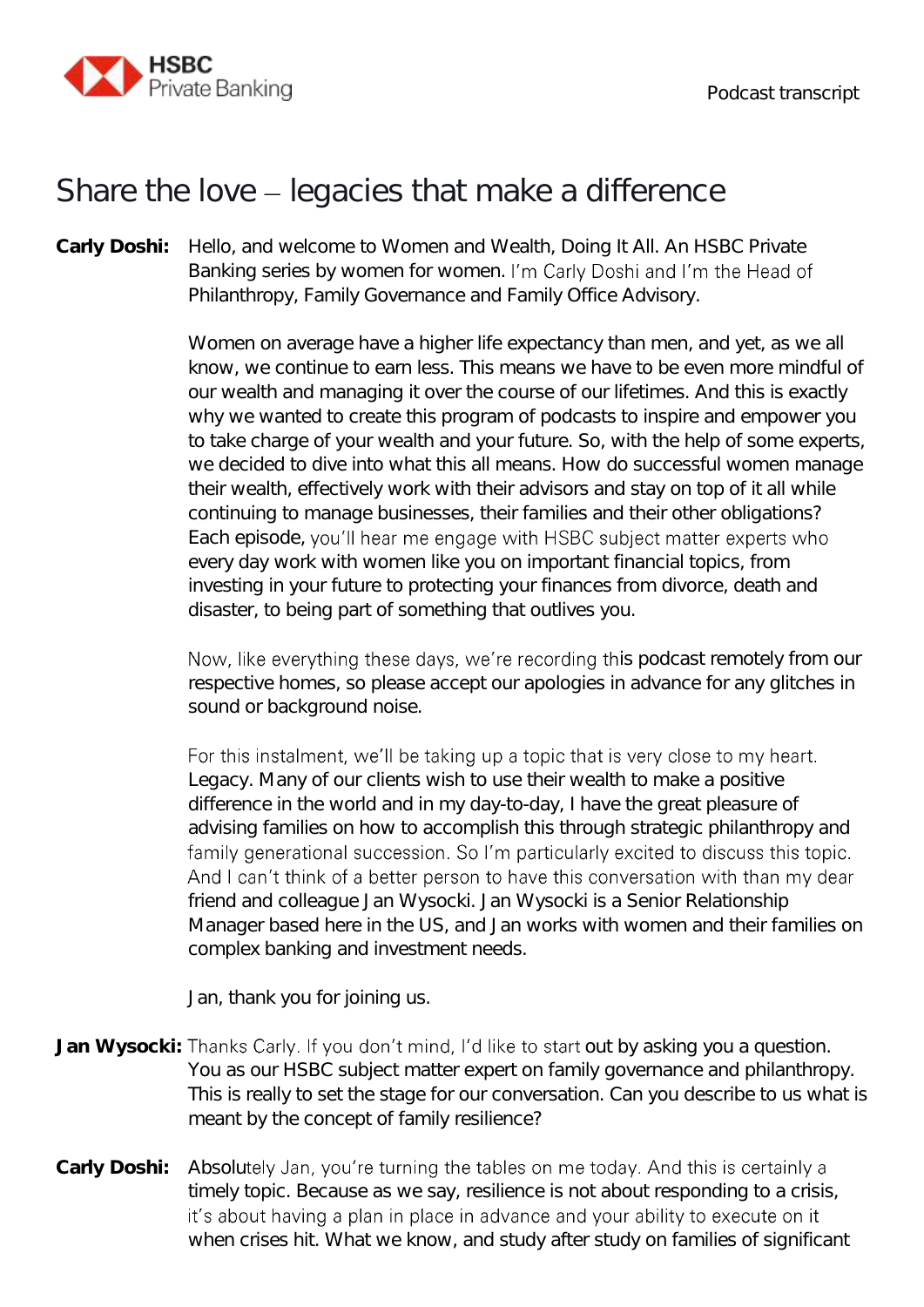wealth support this, is that it comes down to three key traits. Organization, communication and a shared set of values. Organization is the structure and systems that a family uses to function. These might include legal structures, like a family office or trusts, or simply an understanding of roles and responsibilities. Communication is really just about how the family interacts with one another. Are all of the participants informed about family matters, financial and otherwise? And then, a shared set of family values.

Now as I mentioned, interestingly, studies on families who've had wealth last for generations have showed that successful families demonstrate these three traits. And really, you might say that taken together, organization, communication and a shared set of values really are the component parts of resilience. What's demanded is for families to demonstrate urgency in developing all three. And then practicing your own way of communicating, talking about your family values, working within your family structure and organization, so that it all sort of becomes second nature. Ultimately, it's those three things that are what's passed on from one generation to the next, not just your family's wealth. And together they become your legacy.

But let me turn to you, Jan. What is your opinion of this concept of legacy? And how do you see families wrestling with it?

- Jan Wysocki: So what does legacy really mean? It's different from family to family. It can be what you want to be remembered for, the impact that you wish to have or even the resources that you wish to leave behind, not only for your family, but for generations to come. But also for charities. Do you want to endow a chair at a university or name a wing of a hospital or museum in the family's honor? Or even create a for-profit business that donates all or part of its profits to a charitable cause?
- That's great. And how is it passed on from one generation to the next? **Carly Doshi:**
- **Jan Wysocki:** Well, you spoke about organization, communication and shared values. Using those elements together with your family can create a very powerful platform where you can come together as a group or even as a set of individuals with an agreement to do good. Some families use an annual meeting or a family retreat as the form to express their passions or interests or causes. Convening the family and the open dialogue about what is important to all members helps shapes the success of the dynasty.

Typically, wealth creators wish for their inheriting generations, now and in the future, to be strong contributors to society. Philanthropy plays a big part in the legacy conversation. Families are thinking not only about their own family's wellbeing but the greater needs of the world.

Carly Doshi: Absolutely, I couldn't agree more.

Jan Wysocki: Carly, since we're talking about philanthropy, let me ask you, what do you see families do well when it comes to making an impact? How do you recommend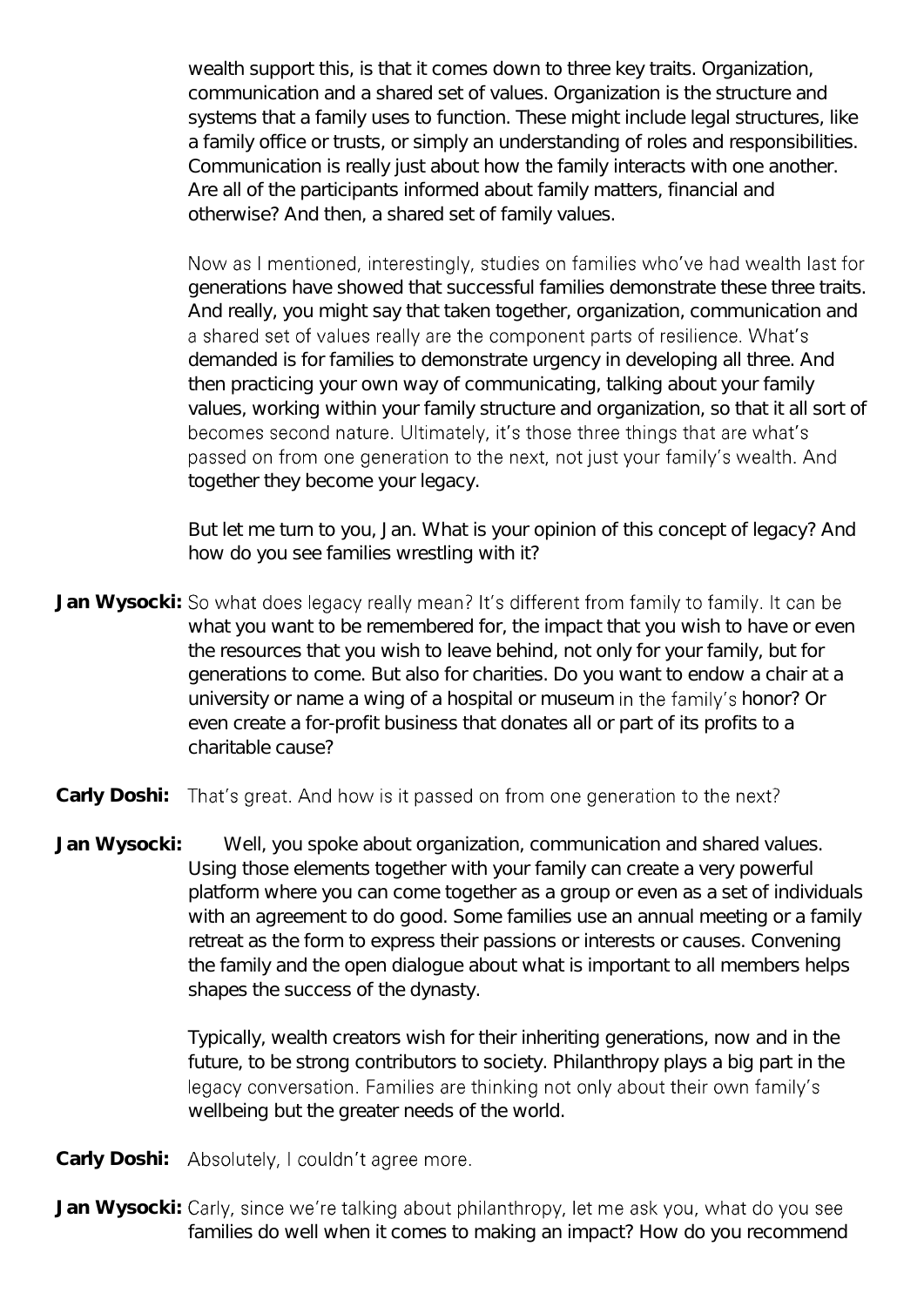someone get started and what resources might be available to support families on this quest?

**Carly Doshi:** Thanks Jan. As I like to say, philanthropy is your values in action. If you start with what it is that you care about most, your own personal closely held values and consider your vision of the change in the world that you wish to see. From there, the next step is to develop your own mission. Our team works with philanthropists all the time to create mission statements either individually or as a popular family activity. Then it's really time to roll up your sleeves and get started.

> But speaking of family, if philanthropy is values in action, and I truly believe that it is, then philanthropy is a great way to impart family values on younger generations. And many families actually use shared giving as a way of teaching children to be responsible stewards of family wealth. Even young children can be brought into the philanthropy conversation.

> One of my favorite stories is a family that took our advice to ask their children what causes they wanted to support, and along the way they ended up learning a great deal about what was on their children's minds. They learned that one of their children had noticed a homeless man in their community, who they wanted to help. They learned that another had learned about the rainforests and deforestation in school and were worried about protecting animals. And that their youngest wanted to repair some equipment in the local park. What a beautiful and selfless conversation to have with young children. It's absolutely a win-win.

> But regardless of your situation or the ages of your children, remember that successful families have clear values, which are known among the entire family, and strong communication channels for sharing those values and that is really at the heart of legacy.

> You asked me about what families do well, but unfortunately, as we know, not every family is successful and sometimes things don't go according to plan. What are some of the pitfalls that you've seen when advising families who aren't quite as well organized?

Jan Wysocki: So back to the concept of family resilience again. It's hard work to build a strong family. If you don't invest the time to create the essential building blocks, you can never be certain that the foundation is solid. Time and even the smallest crisis will test it all. Organized is the key word. Families who don't prioritize the time to get organized and don't proactively think about their values and legacy may find themselves struggling to be cohesive as a group or even worse, cause a family rift that's insurmountable.

> Communication, as you've mentioned, is also key. However you design your plan around your family gifting and the legacy, informing beneficiaries of the trust and imparting clear values and expectations of behaviors are essential. When people feel left out, that's where discontentment and discord can develop.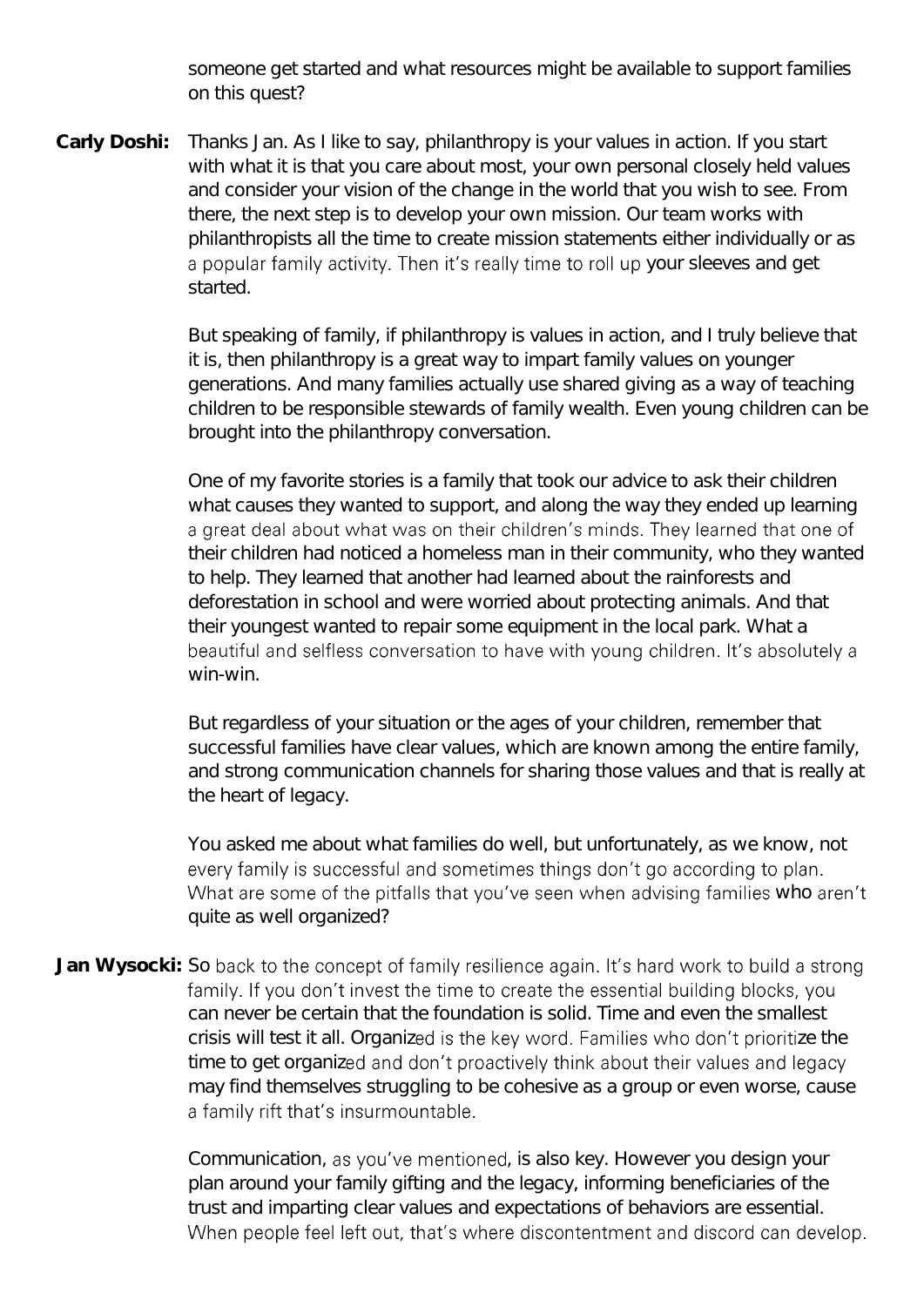We, as women, are particularly skillful in that regard and almost always the ones navigating these dynamics.

- Carly Doshi: Absolutely, that's true.
- Jan Wysocki: One idea bring the family into the philanthropic conversation by using a charitable structure and formalizing roles.

Now Carly, speaking of charitable structures, where does one go to learn more about the best way for a family to create or modify a family legacy plan?

**Carly Doshi:** Yeah, so once your values, vision and philanthropic mission are established, then you can proceed with setting up a charitable structure that actually facilitates your giving. Now this order is important and unfortunately many people get it wrong. You definitely want to seek out tax advice from a trusted tax professional, but if you don't know yet what it is you want to accomplish and you go to set up a structure, you may be boxing yourself in with that structure when another could have been more appropriate. There are a number of types of charitable structures to consider, including foundations, charitable trusts and donor-advised funds, which are lifetime giving accounts that allow you to engage in grant-making. And many iterations of these structures exist as well. Frequently a comprehensive philanthropy plan will include more than one.

> So for you as the funder, when choosing between potential charitable structures, the initial questions to consider are things like, are you looking to engage in grant-making? Or do you want an operating entity, potentially with employees, programs, and infrastructure? What level of control do you desire? Charitable foundations offer a great deal of control and are permanent structures that allow for generations of family member participation. But with that control also comes responsibility for administration, legal formalities and ongoing maintenance. A donor-advised fund is a good alternative, but the trade-off there is less control over the structure, as it's administered by a third party.

- Jan Wysocki: Well Carly, I think it's interesting that it's not a one-size-fits-all solution. But I suppose there are many technical aspects to the purpose of various structures and then all the technical IRS and tax-related matters. Maybe you can tell us a little bit about the tax deduction feature?
- **Carly Doshi:** Yes, also an incredible benefit for making charitable contributions. In general, in the US, the charitable tax deduction is available to taxpayers who itemize their deductions up to a certain amount. That cap, or ceiling, it's not a flat number, it's a percentage of your own adjusted gross income for the year. Unfortunately, like many things with the IRS code, it's not completely straightforward and ultimately, the actual amount of the deduction you claim is based on that ceiling and also on the type of assets that you give. Cash vs. appreciated securities like stock or real estate.

Now, for 2020 only, that ceiling on the charitable deduction has been lifted and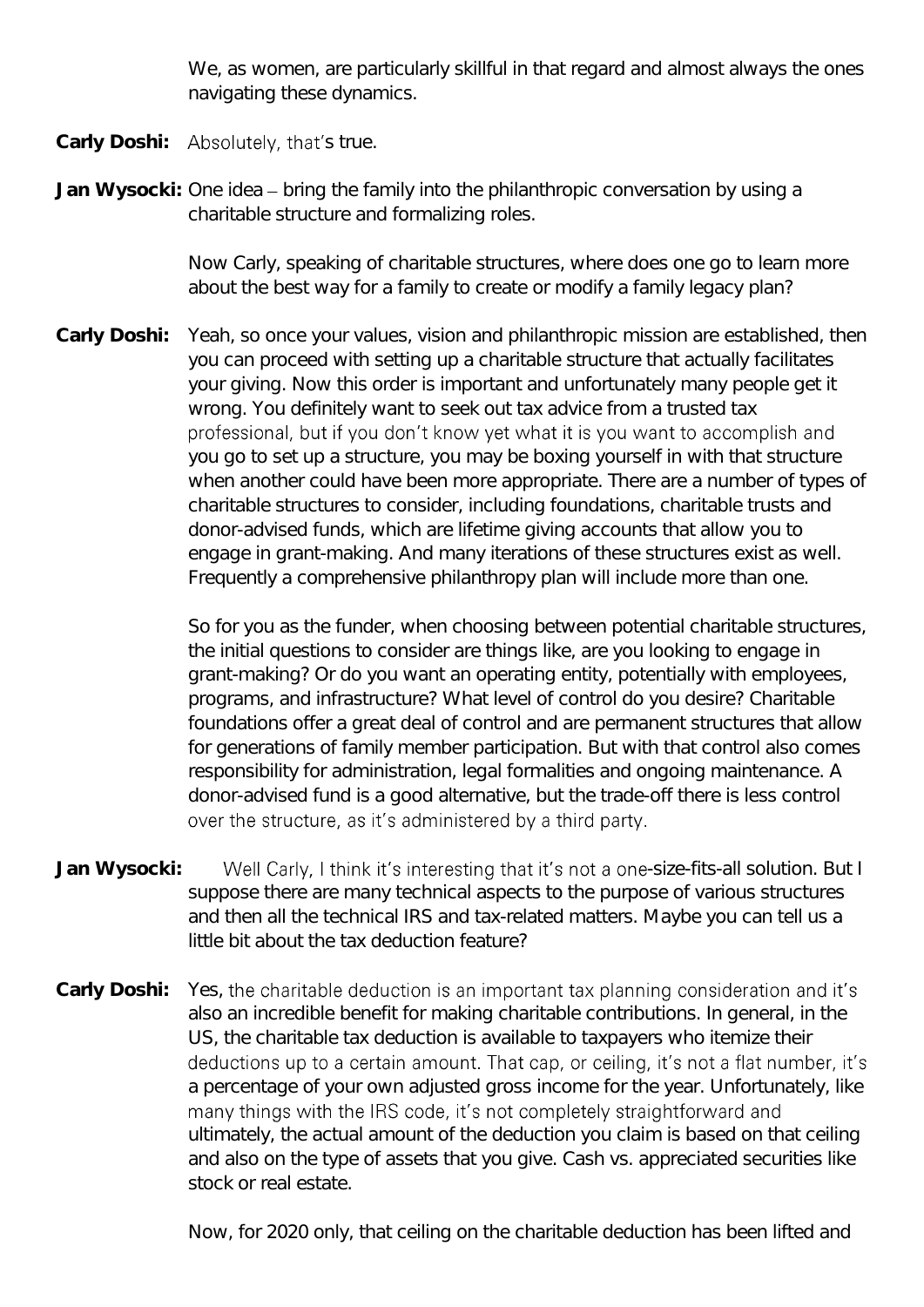that was done under the Cares Act. Any charitable gifts that are made to public charities, excluding donor-advised funds, can be deducted up to your entire adjusted gross income amount. You may have heard this called an unlimited charitable deduction because there's no ceiling. But again, it's only for donations that are made in 2020.

Our team spends time walking through these details and individual circumstances and coordinates with legal and tax advisors to come up with a comprehensive plan. But Jan, while the tax deduction is important, it's really only one item to consider when mapping out a strategy for maximizing impact. And Jan, as you well know, charitable giving is not the only way to make a positive social impact. Impact investing is also a popular strategy. Can you share with us what that can look like?

**Jan Wysocki:** Sure Carly. Impact investing can mean a number of things depending upon your perspective. It can range from investing in a private for-profit or even not-forprofit company as an operating business that solves a particular social deficiency or even a medical research firm that concentrates efforts on a particular illness, to the more common premise of socially responsible investing. You might know this investment management strategy by one of many names, sustainable or socially conscious investing or even green or ethical investing. That comes in many forms and your investment counselors can speak to the various merits of investing in this format with the family's charitable funds.

> I have a client that's an expert business enterprise operator. They feel that they can run and manage a business that would address their family's interest in social change more effectively than investing in an impact investment management strategy. And even more effectively than writing grants to other nonprofit enterprises that are in line with their goals or the family's value-based objectives.

> So you can see, impact investing can be done in a number of formats. One through an investment management strategy and one through a direct investment strategy. So it's up to the individual, it's up to the family, it's created through a family plan that you can have impact in your own defined way.

**Carly Doshi:** Some great tips and guidance for women listening today who are thinking about their wealth and maximizing their legacy. It's important to begin by considering your own values, and to be open to ideas beyond traditional grant-making, including incorporating impact investing into your portfolio. And of course, any formal structure should be implemented in consultation with a tax advisor.

Jan, thanks for being here.

**Jan Wysocki:** Carly, thank you for including me in this conversation today, it's very important.

Carly Doshi: To our listeners, thank you for joining us. Today's program was part of a series on Women and Wealth, Doing It All by HSBC Private Banking. We sincerely hope you enjoyed our discussion and found it inspiring, informative and also